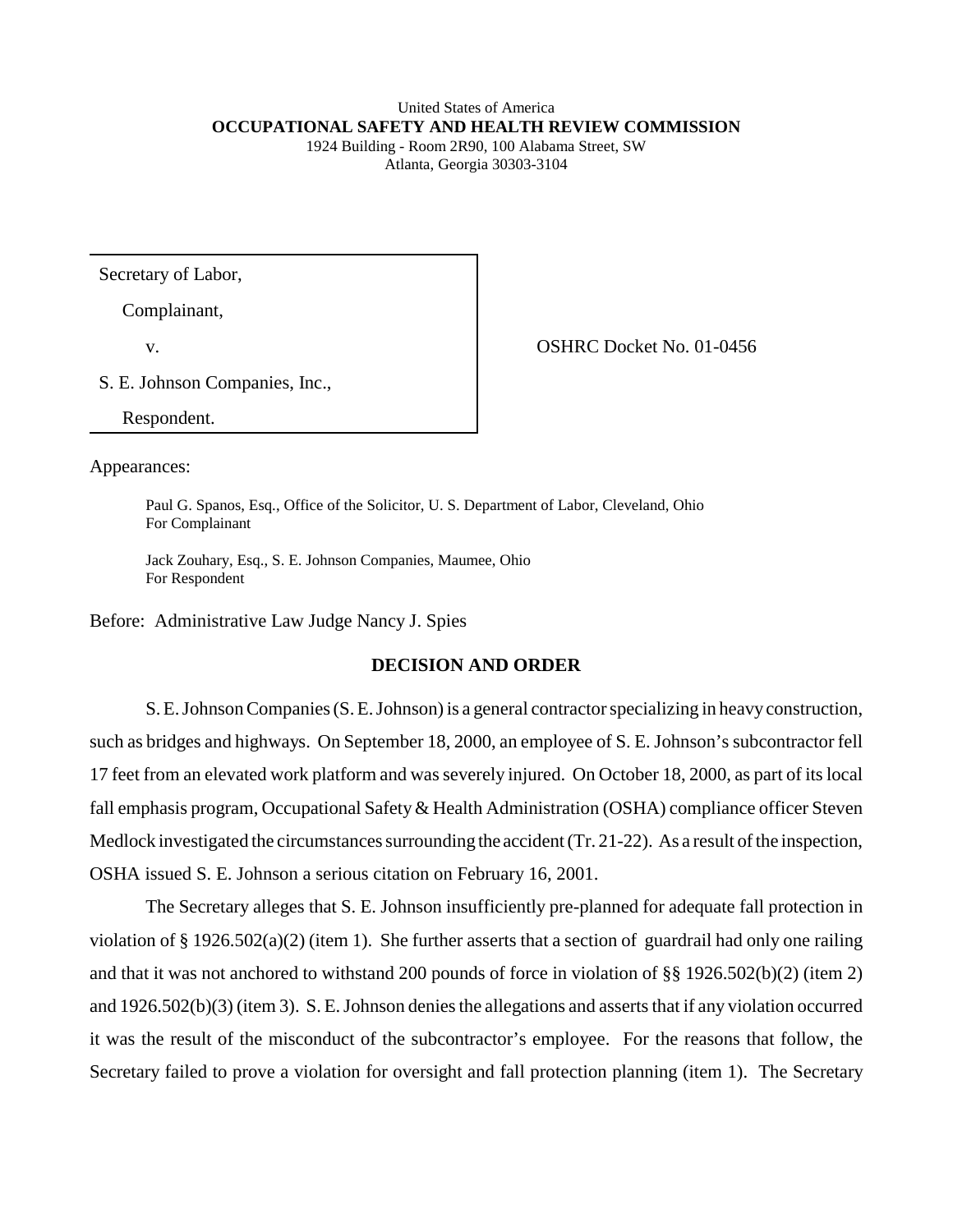established that S. E. Johnson failed to comply with two specifications for adequate guardrails (items 2 and 3). S. E. Johnson failed to prove its employee misconduct defense.

#### **Background**

S. E. Johnson was the general contractor for the Fort Washington Way bridge and roadway project in downtown Cincinnati, Ohio. S. E. Johnson subcontracted with J & B Steel (J&B) to perform some of the rebar and the post-tensioning work for a portion of the project. At Pier 2 Bridge 29, both companies' employees worked at the upper and lower work areas (the upper platform was level with the bridge and the lower platform was below the bridge). Although both areas originally had full guardrails, by the time three of S. E. Johnson's carpenters began to remove the concrete forms from the poured structures on September 16, 2000, an 8-foot, 6-inch section of guardrail had been removed from the edge of the lower platform near the ladder (Tr. 12-14, 22). S. E. Johnson's employees walked close to the open edge as they climbed or descended the ladder between the upper and lower platforms. Completing their work on the south end of the platform, which still had guardrails, the three moved back towards the north end of the platform, which did not have guardrails (Tr. 25).

After the employees began work in that area, S. E. Johnson's foreman Kevin Masters noticed that the guardrail section was missing. He discussed the missing guardrail with carpenter apprentice Cheyenne Fowler. Fowler suggested that he could wire in a 2 by 4-inch piece of lumber to serve as a top rail. Fowler tie wired a single piece of lumber to the ends of the two columns which spanned the distance of the missing guardrail. The crew was in a hurry to get the work finished but was also concerned with the appearance of safety compliance. When Masters saw how the edge had been guarded, he said, "it is better than nothing" (Exh. C-4). Masters advised the employees to try to stay 7 feet away from the edge, even though they had to be within 18 to 24 inches when they went up and down the ladder. When finished removing the formwork, the crew left the guardrail wired in place (Exhs. C-2, C-4; Tr. 14, 27).

On September 18, 2000, on the lower platform under the bridge, the employees of its subcontractor J&B post-tensioned ("stressed" or stretched) the bundles of cables which ran through the bridge floor and protruded out the side. S. E. Johnson's employees were also on the platform to assist with the process. To post-tension the cables J&B employees placed the large C-clamp of a "ram" (a metal fastener) around the cables, and with hydraulic pressure they stressed the cables (Exh. C-2; Tr. 13-14, 66, 96). J&B employee Timothy Ripberger waited for the progression of the work to reach him, and he sat on or rested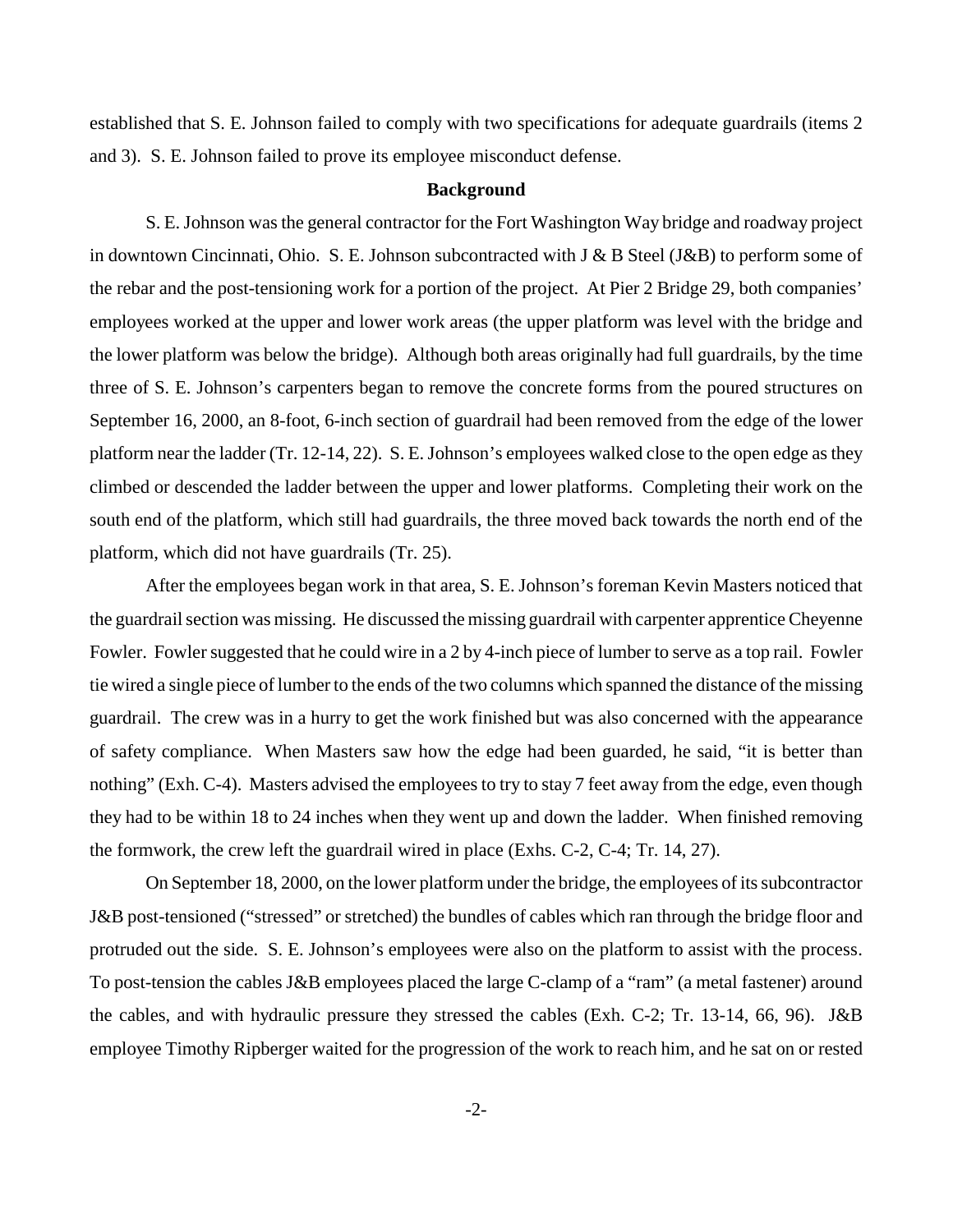against the railing which Fowler had wired to the column two days before. 1 As Ripberger sat or leaned on the top rail, one of its ends slipped out of the wire. Ripberger fell backwards and hit the ground 17 feet below. He suffered severe injuries which required prolonged hospitalization (Tr. 43, 99).

After Ripberger's fall, S. E. Johnson conducted its own investigation of the accident and took statements from its employees concerning the circumstances of the incident. S. E. Johnson turned these statements over to Medlock during the course of OSHA's investigation. Medlock also interviewed employees as part of his investigation.

## **Discussion**

In order to establish a violation of an occupational safety or health standard, the Secretary has the burden of proving: (a) the applicability of the cited standard, (b) the employer's noncompliance with the standard's terms, (c) employees access to the violative conditions, and (d) the employer's actual or constructive knowledge of the violation.

*Atlantic Battery Co.*, 16 BNA OSHC 2131, 2138 (No. 90-1741, 1994).

## Item 1: § 1926.502(a)(2)

The Secretary asserts that S. E. Johnson did not pre-plan for fall protection and did not have a competent person examine the guardrail system utilized in violation of § 1926.502(a)(2). The standard provides:

Employers shall provide and install all fall protection systems required by this subpart for an employee, and shall comply with all other pertinent requirements of this subpart before that employee begins the work that necessitates the fall protection.

The Secretary contends that § 1926.502(a)(2) requires S. E. Johnson "to pre-plan the construction of its fall protection system, and have an individual competent in the inspection or construction of fall protection systems inspect the system prior to any work by employees" (Secretary's brief p. 7). Even if this interpretation were the correct one, the Secretary's proof for this violation is not compelling. S. E. Johnson's bridge and highway project had safety planning and oversight. Curt Puse, S. E. Johnson's

<sup>&</sup>lt;sup>1</sup> Although S. E. Johnson originally asserted that Ripberger returned to rest against the railing after having been previously warned away, it presented no credible evidence that any warning was given. In any event, S. E. Johnson rightly contends that Ripberger followed a very unsafe practice in resting against a guardrail and in being less than fully alert on the jobsite. Ripberger's actions or the accident itself, however, are not the focus of the case. The accident may have prompted OSHA's limited investigation, but what is at issue here is the existence of a substandard guardrail and S. E. Johnson's knowledge of the condition.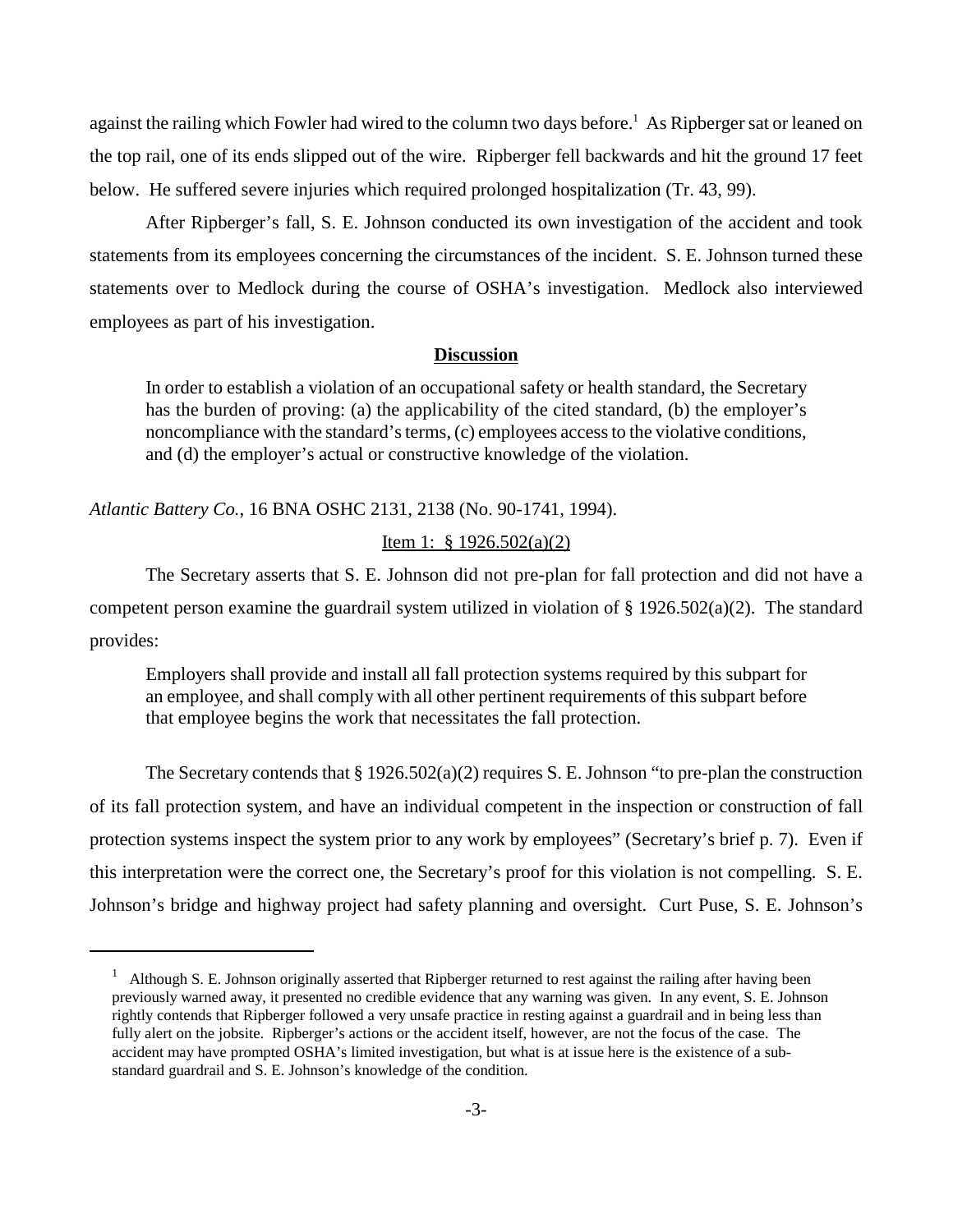environmental health and safety specialist, performed site inspections. The City of Cincinnati employed the safety consultant company, Parsons Brinckerhoff, to check for construction quality and to make on-site safety inspections. Additionally, safety consultant M.A.C. Paran Consulting Service, Inc., had several individuals continually on-site to walk the area reviewing it strictly for safety compliance (Tr. 90-91, 141, 165-166). S. E. Johnson's employees were aware that they needed to have guardrails in place or to use other fall protection. In general, the jobsite had fall protection and oversight at the time of the accident.

The Secretary argues that fall protection was not pre-planned because a foreman allowed placement of one sub-standard guardrail section. Proof that a foreman knew a guardrail would not meet OSHA's specifications does not automatically establish that the company failed to plan for fall protection, even though this is the limit of the Secretary's evidence here. In items 2 and 3 the Secretary cites for the guardrail's substantive defects. Had the guardrail been strong enough to withstand 200 pounds and had it also included a midrail, the Secretary would not have asserted the failure to pre-plan for fall protection. S. E. Johnson did "provide and install all fall protection systems," in spite of the fact that in one instance the fall protection used was inadequate. (*See N & N Contractors,* 18 BNA OSHC 2127, 2127-28 (No. 96-0606, 2000) where failure to enforce compliance with certain safety rules does not establish or give rise to an inference of a failure to train or instruct.)

Item 1 is vacated.

## Item 2: § 1926.502(b)(2)

The Secretary asserts that no midrail or toe board was present on the section of guardrail in violation of §1926.502(b)(2), which provides:

Midrails, screens, mesh, intermediate vertical members, or equivalent intermediate structural members shall be installed between the top edge of the guardrail system and the walking/working surface when there is no wall or parapet wall at least 21 inches (53 cm) high.

As stated, this part of the jobsite originally had full guardrails. By September 16, 2000, the section of guardrail had been removed from the lower platform, leaving an open edge measuring 8 feet, 6 inches. Three employees worked on the platform and passed within 2 feet of the open edge and were exposed to falls of 17 feet. When apprentice Cheyenne Fowler replaced the guardrail at Master's direction, he put up only one railing, by wiring it in place 40 inches above the platform floor (Tr. 29). After Ripberger fell,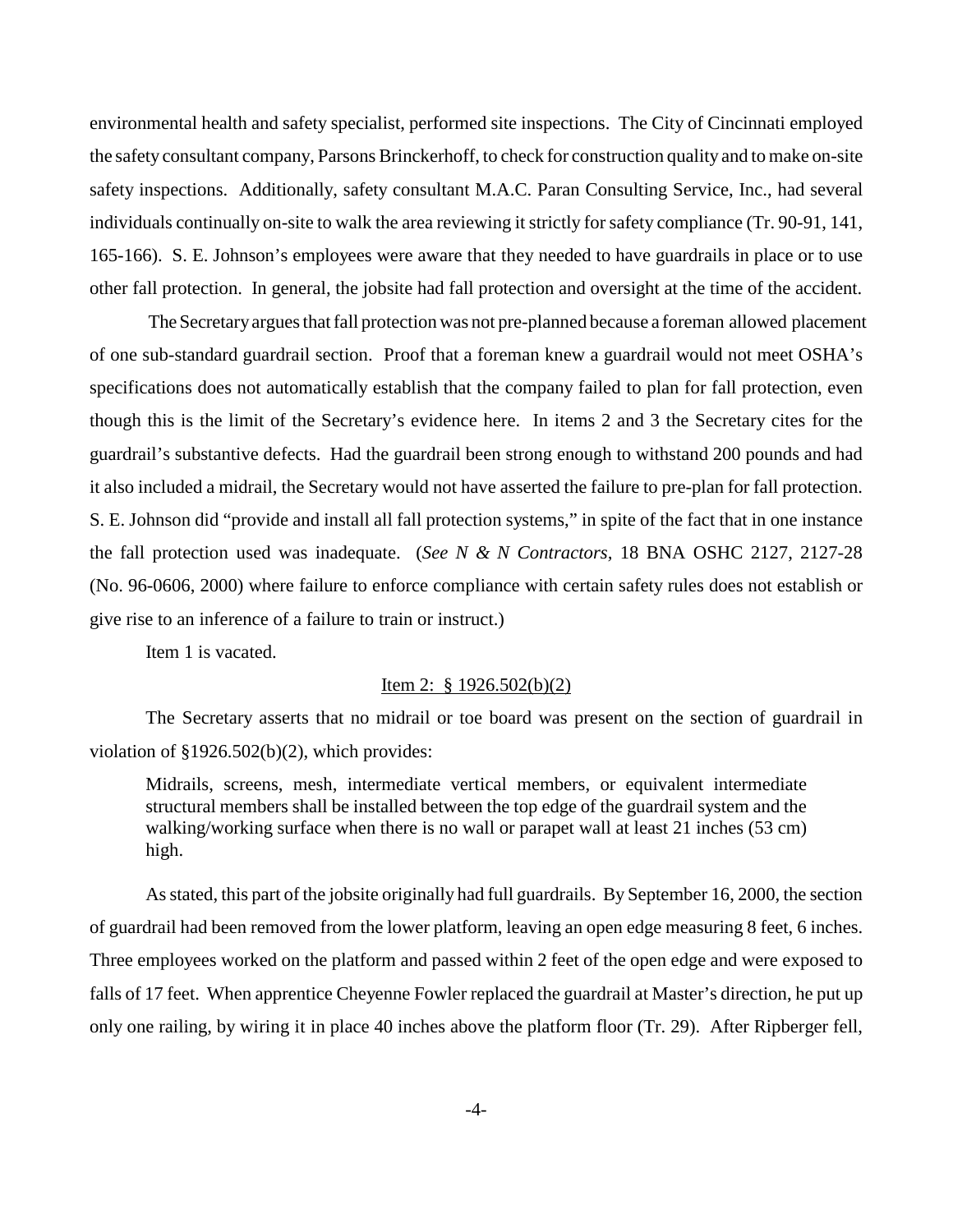S. E. Johnson's safety specialist Puse interviewed Fowler about the accident. The interview included the following exchange (Exh C-4) (emphasis and parenthetical in the original):

# **10. Why did you put [the 2-by 4] up?**

So we wouldn't get in trouble with the safety man (*Jason Holton*). Kevin Masters said the 2x4 was better than nothing and we were in a big hurry to get the area wrecked out.

## **11. How was the area left when the crew finished working?**  We left the 2x4 in place that was all.

During the time that only a top railing was in place on September 16 and 18, 2000, various S. E. Johnson employees, and the employees of at least one subcontractor, accessed the platform and worked within the platform's relatively close space.<sup>2</sup> S. E. Johnson states that its employees were not exposed to the hazard because Masters told them to stay at least 7 feet away from the edge. Regardless of how far from the edge S. E. Johnson wished its employees to stay, the work directed otherwise. Employees came within at least 2 feet of the railing just to access the platform.

Masters knew that an 8 foot, 6-inch edge of the platform was not guarded with a midrail. Not only did he comment that the top rail was "better than nothing," but the area was in plain sight during the two days that the employees worked on the platform. The actual or constructive knowledge of an employer's supervisory personnel can be imputed to an employer, unless the employer establishes some substantial grounds for not imputing it. *Ormet Corp.* 14 BNA OSHC 2134, 2137 (No. 85-531, 1991), citing *Capital City Excavating Co.*, 712 F.2d 1008, 1010 (6th Cir. 1983). Master's knowledge is properly imputed to S. E. Johnson. A guardrail without the required midrail exposed employees to falling between the top rail and floor, 17 feet to the ground below. A fall from that distance could result in death, or as it did here, in serious bodily injury.

The Secretary has established a violation of § 1926.502(b)(2).

 $2\degree$  The ladder was 18 to 24 inches from the edge of the lower platform (Tr. 29). The edge of the platform to the face of the wall measured 12 feet, 12 inches. At least four or five bundles of cables needed to be post-tensioned. The ram, which weighed over 400 pounds and encompassed 2 feet along the platform, had to be placed on each bundle in turn. According to Medlock, the usable work space on the lower platform was reduced to 8 feet, 6 inches by approximately 10 feet. Some 6 employees worked on the platform, on which tools and equipment were also placed. By necessity, employees worked within the zone of danger of the inadequately guarded edge (Tr. 15, 98, 160-161).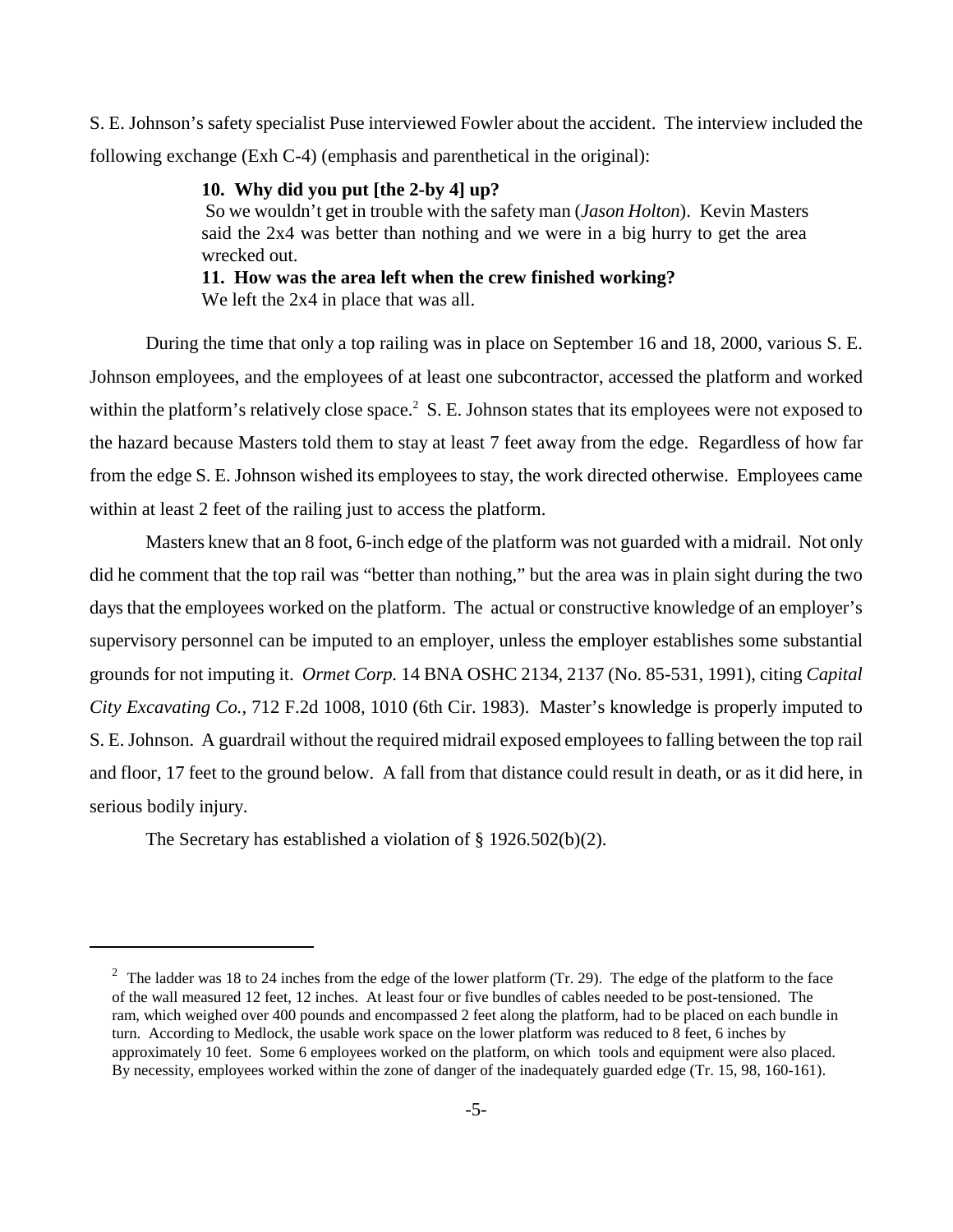#### Item 3: § 1926.502(b)(3)

The Secretary contends that the 8 foot, 6-inch top rail was incapable of withstanding 200 pounds of force in violation of  $\S$  1926.502(b)(3). The standard provides:

Guardrail systems shall be capable of withstanding, without failure, a force of at least 200 pounds (890 N) applied within 2 inches (5.1 cm) of the top edge, in any outward or downward direction, at any point along the top edge.

Ripberger weighed 150 pounds, and he was wearing an additional 20 pounds of tools (Tr. 100).

At the hearing S. E. Johnson's attorney cross-examined Ripberger regarding his fall (Tr. 105):

Q. There was no reason for you to be leaning on the guardrail or the railboard, correct?

A. Well, when you go to pull that machine off, you've got to kind of brush up against it or lean on it or whatever to help pull the machine off. You don't really have enough room down there to work on a lot of jobs like that.

Q. I appreciate they were in tight spaces. However, as I recall your testimony, you were waiting for someone else to finish a task?

A. Right, so I could help pull the machine off.

Q. Was anyone else leaning with you?

A. Yes.

Neither party followed up on the last question and answer. S. E. Johnson now suggests that the above answer establishes that Ripberger and another employee were both leaning against the railing at the same time, thus applying a force of in excess of 200 pounds to the top rail. The undersigned cannot accept that argument. Only Ripberger fell. If two individuals were leaning against the railing, it is assumed both could have fallen. Ripberger's testimony was noticeably uncertain and confused about occurrences immediately before or after the accident. Employees observed that Ripberger leaned or sat on the railing, and they reported this fact in their interviews. However, no employee asserted that anyone other than Ripberger rested on the railing. Nor was it previously S. E. Johnson's position that they had. Finally, the time period in which any other employee may have applied weight to the railing is unclear. It is determined that Ripberger alone leaned or sat on the upper guardrail at the time he fell and that the force he applied to the top rail was less than 200 pounds.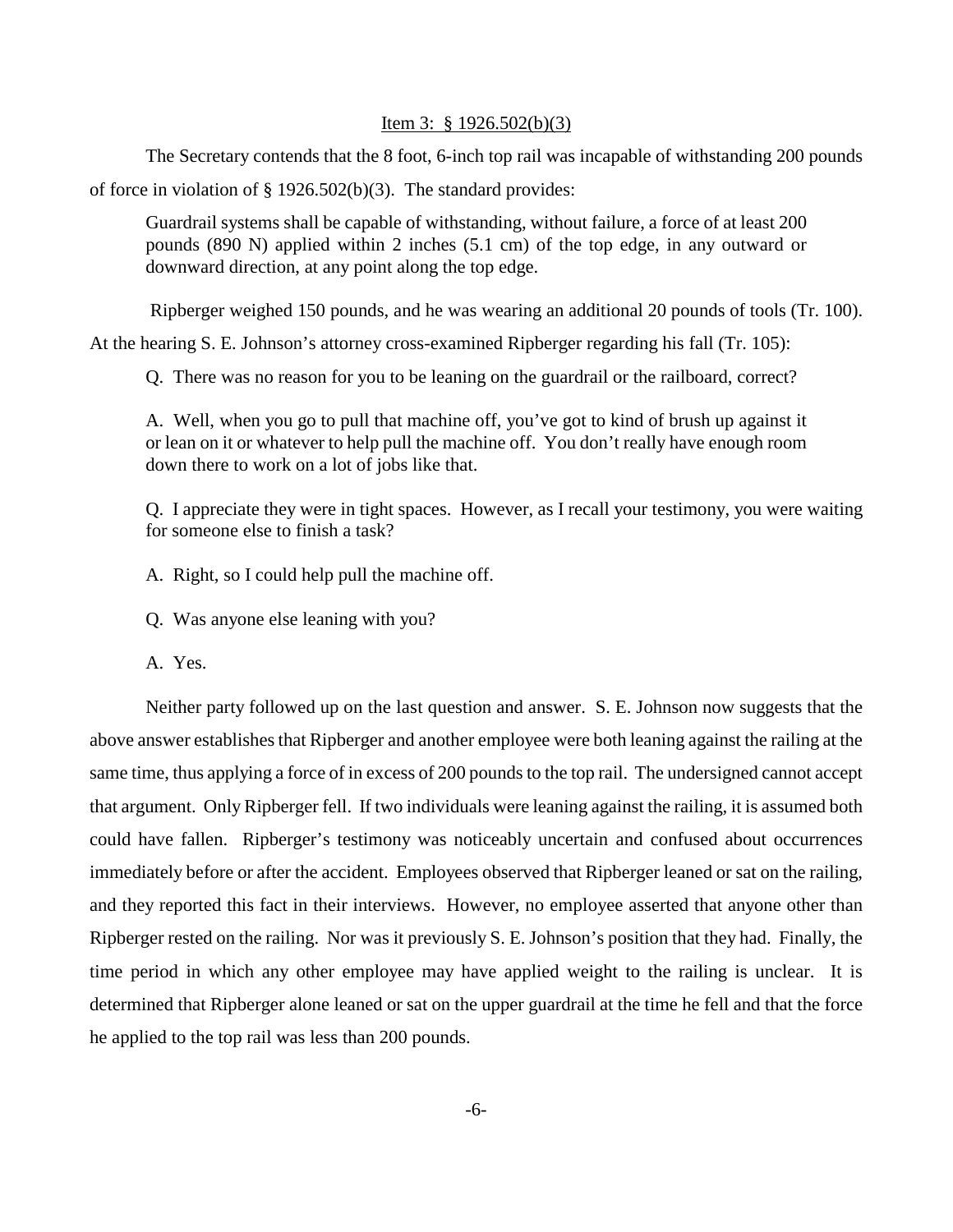S. E. Johnson also argues that it had no reason to suspect that the top rail would not support 200 pounds. S. E. Johnson's employee Jeremy Sergeant demonstrated to Medlock how the rail was wired (Tr. 27). Medlock concluded that the wire connections of the top rail could not hold the necessary weight without slipping. Although Medlock admitted that it could be possible to wire in a railing with sufficient support, he would not have approved the method used in this case. Paran's on-site safety specialist Jasen Holton investigated the accident shortly after it occurred. He noted that the wire used to tie up the railing was "not a very large gauge" (Tr. 84). If Holton had seen how the railing was attached before the accident, he would not have allowed it. Holton did not consider the tie wire safe or capable of holding 200 pounds without breaking or slipping (Tr. 84-86). Even S. E. Johnson's witness, safety consultant Michelle Paraniuk of Paran, stated that had she seen the wired top rail on the jobsite, she would have made the crew correct and "nail it to support a person's load" (Tr. 168).

Foreman Kevin Masters may have had another motive for approving a tie-wired top rail. It could be done quickly. Masters observed how the railing was wired to the columns. Observing it, Masters told his crew to stay at least 7 feet away from the guardrail. The following portion of the interview by S. E. Johnson's safety specialist Puse with Cheyenne Fowler supports a conclusion that speed and avoiding problems with safety personnel played a more important role in how the railing was attached than a concern for the safety of the railing (Exh. C-4) (emphasis and parenthetical in the original):

#### **13. Did you ever see the safety guy Jason, that night?**

No. (*Cheyenne, asked if Kevin would be told what he said and I told him no.)* He then proceeded to tell me that Kevin and the other foreman on that shift were trying to hide . . . their crew from the safety man. It seemed like a big deal to get the work done and the foreman didn't want Jason to know where Cheyenne and the rest of his crew were working.

At the hearing Masters denied telling employees to avoid the safety personnel. His demeanor during this part of his testimony did not lend credence to the statement. However, it is unnecessary to determined whether Masters sought to hide his crew from the safety personnel. The Secretary need not prove that Masters had reached the specific conclusion that the railing would not support 200 pounds. The Secretary has shown that Masters undoubtedly had knowledge of the cited condition (the tie-wired guardrail). The manner in which the railing was attached should reasonably have prompted further inquiry as to the amount of force it could withstand. Failure to have a properly secured top rail could result in a fall of 17 feet, which would most likely cause severe injuries or death.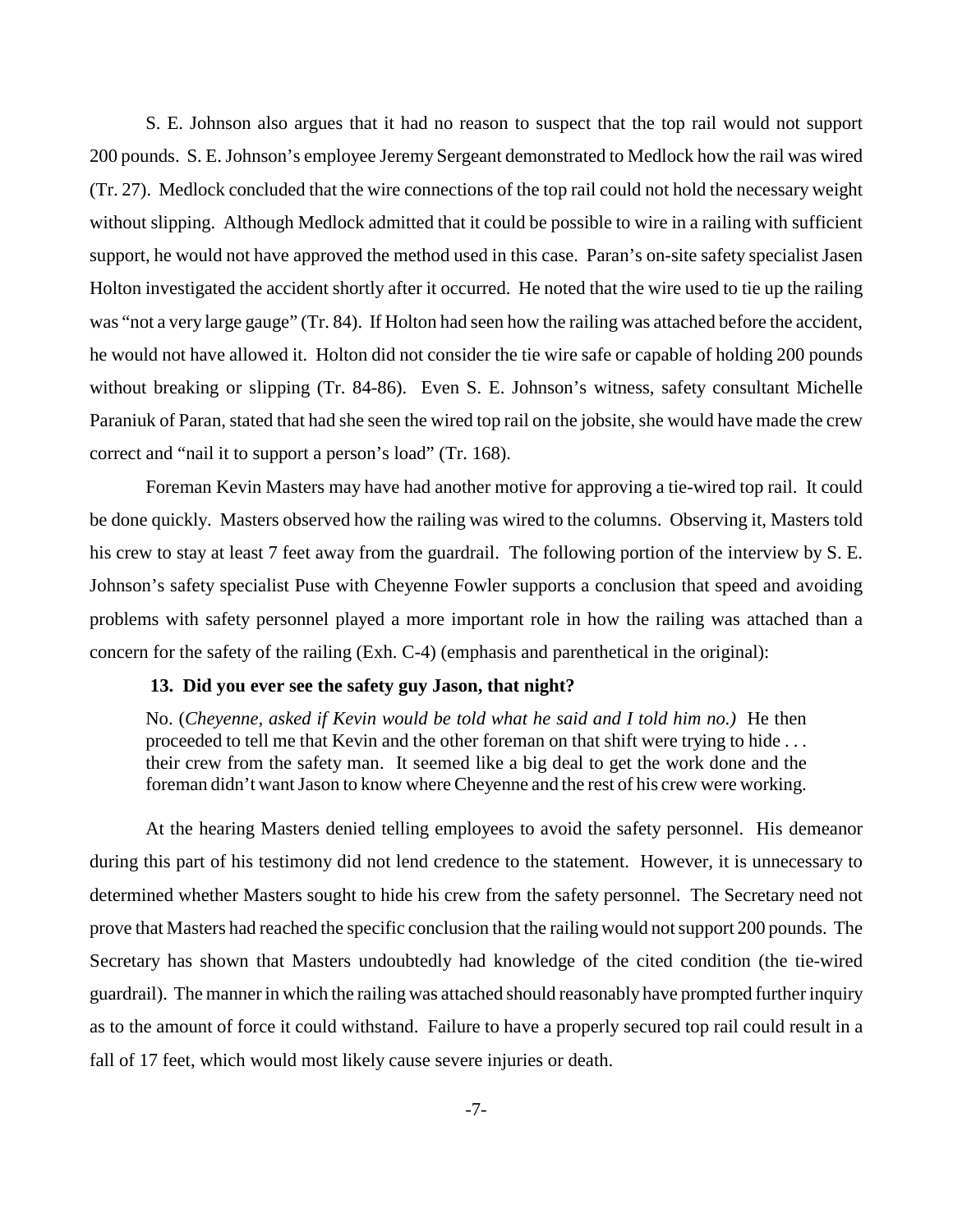The Secretary has established a violation of § 1926.502(b)(3). The burden now shifts to S. E. Johnson to establish its defense of employee misconduct.

#### Employee Misconduct

In order to negate a violation on the grounds of employee misconduct, the employer must show that:(l) it established work rules designed to prevent the specific violation from occurring; (2) the work rules were adequately communicated to its employees; and (3) it took steps to discover violations of those rules; and (4) it effectively enforced the rules when violations were discovered. *E.g., Gary Concrete Prods, Inc.,* 15 BNA OSHC 1051, 1055 (No. 86-1087, 1991).

S. E. Johnson asserts that even if a violation occurred, it was the result of the misconduct of Timothy Ripberger in sitting or leaning on the top rail. As stated, S. E. Johnson incorrectly places the focus of its defense on Ripberger's actions, rather than on the failure of its employees to properly construct the guardrail or to remedy its defects during the period the employees were exposed to the fall hazard. Additionally, its defense addresses the conduct of a subcontractor's employee, who did not have the same safety instruction as provided to its own employees. To be considered effective a work rule most be "designed to prevent the cited violation," *Gary Concrete, supra.* S. E. Johnson did not present evidence that it has a work rule addressing the proper construction of a guardrail. S. E. Johnson did not reprimand any of its employees for tie-wiring a single top rail, in lieu of properly constructing it with a secure top rail and a midrail (152). The employee misconduct defense is rejected.

Items 2 and 3 are affirmed as serious.

#### **Penalty Determination**

The Commission is the final arbiter of penalties in all contested cases. In determining an appropriate penalty, the Commission is required to consider the size of the employer's business, the employer's good faith, and its past history of violations of the Act. Gravity is the principal factor to be considered. *Trinity Indus.,* 15 BNA OSHC 1481, 1483 (No. 88-691, 1992).

S. E. Johnson employed 1,500 employees at the time of the accident. It had been cited for past serious violations within the previous three years (Tr. 35-36). No credit is allowed for size or past history. The Secretary recommended that no credit be afforded for good faith because of the high gravity of the violations. Nevertheless, some credit for good faith is appropriate. S. E. Johnson has an ongoing safety program and had a full-time safety specialist. S. E. Johnson's safety personnel conducted a thorough